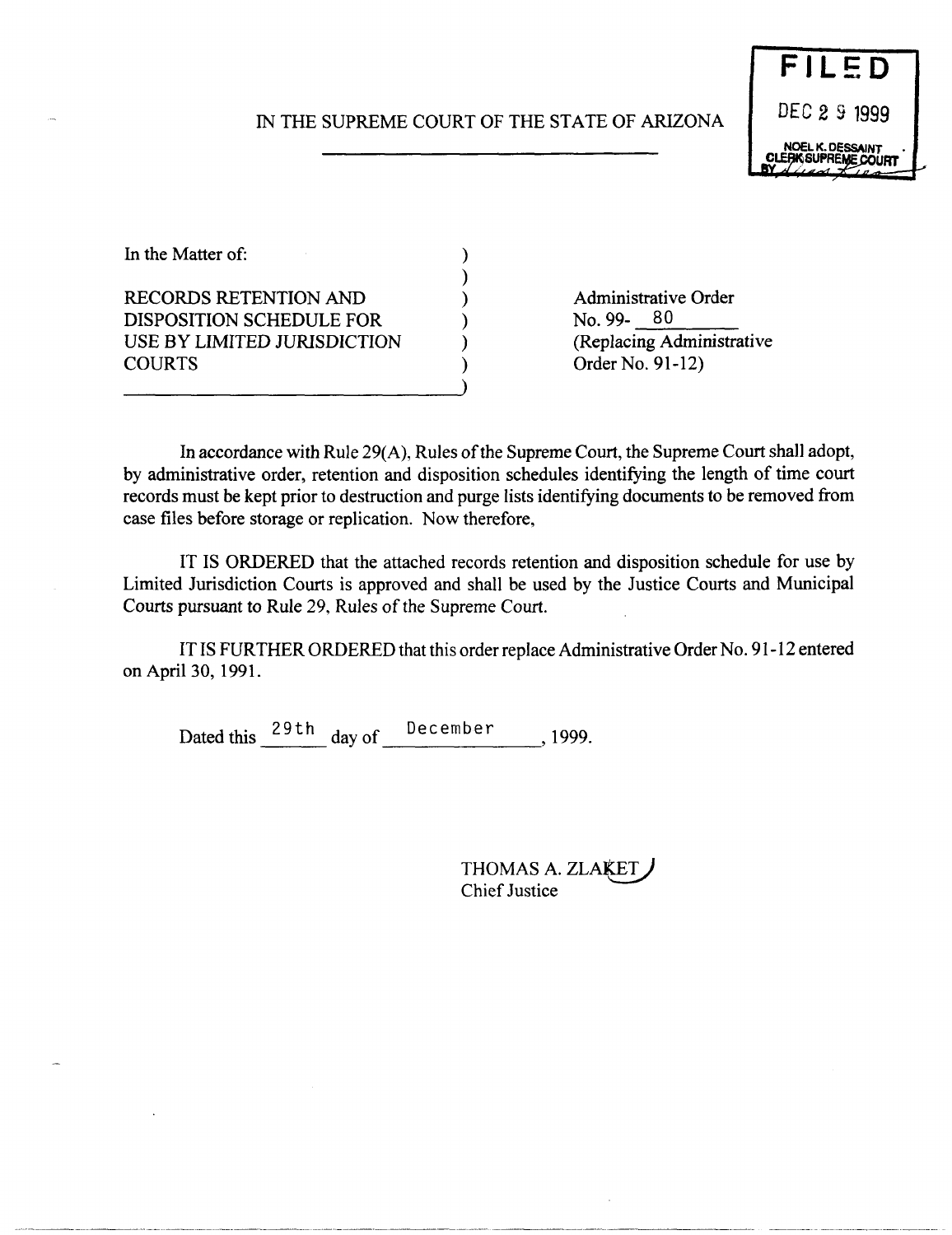# ARIZONA SUPREME COURT Records Retention and Disposition Schedule *For Use by Limited Jurisdiction Courts*

#### FOR PURPOSES OF RETENTION AND DESTRUCTION, COURT RECORDS SERIES LISTED IN THIS SCHEDULE INCLUDES ALL MEDIA, REGARDLESS OF PHYSICAL FORM OR CHARACTERISTIC. THERE SHOULD BE NO DISTINCTION BETWEEN PAPER DOCUMENTS AND "ELECTRONIC DOCUMENTS" SUCH AS MAGNETIC OR OPTICAL RECORDS.

| No. | <b>Records Series</b>                                                                                                                              | Retain   | Remarks                                                                                                                                                  |
|-----|----------------------------------------------------------------------------------------------------------------------------------------------------|----------|----------------------------------------------------------------------------------------------------------------------------------------------------------|
| 1.  | <b>COURT FILES</b>                                                                                                                                 |          |                                                                                                                                                          |
|     | <b>Civil Traffic Cases</b><br>a.                                                                                                                   | 1 year   | After final adjudication and<br>satisfaction of judgment.                                                                                                |
|     | b.<br><b>Misdemeanors and Criminal Traffic</b>                                                                                                     | 5 years  | After final adjudication and<br>completion of sentence.                                                                                                  |
|     | i. Petty Offenses                                                                                                                                  | 1 year   | After final adjudication and<br>completion of sentence.                                                                                                  |
|     | <b>Parking Violations</b><br>c.                                                                                                                    | 6 months | After final adjudication and<br>payment of any fines.                                                                                                    |
|     | d.<br><b>Orders of Protection and Injunctions Against</b><br><b>Harassment</b>                                                                     | 5 years  | After dismissal or expiration of<br>the order.                                                                                                           |
|     | Recordings of court proceedings, unless<br>e.<br>otherwise covered by this schedule                                                                | 6 months | <b>After satisfying Rule 2B</b><br><b>Superior Court Rules of</b><br>Appellate Procedure - Criminal.<br>(6 months after expiration of<br>appeal period.) |
|     | f.<br><b>Preliminary Hearing Cases</b>                                                                                                             |          |                                                                                                                                                          |
|     | i. Misdemeanor Plea is Accepted                                                                                                                    | 5 years  | After final adjudication and<br>completion of sentence.                                                                                                  |
|     | ii. Felony                                                                                                                                         | 6 months | After discharged or transmitted<br>for trial to Superior Court.                                                                                          |
|     | All other civil cases including small claims,<br>g.<br>forcible detainers, local ordinances and other<br>civil judgments involving monetary awards | 5 years  | After adjudication and<br>satisfaction of judgement.                                                                                                     |
|     | <b>Civil Traffic Defaults</b><br>i.                                                                                                                | 5 years  | After final judgment.                                                                                                                                    |
|     | ii. Other civil cases including dismissed<br>cases                                                                                                 | 1 year   | After final adjudication and<br>satisfaction of judgment.                                                                                                |
|     | h.<br>Non-case specific documents, i.e., Initial<br>Appearances, Scratches, etc.                                                                   | 6 months | After created.                                                                                                                                           |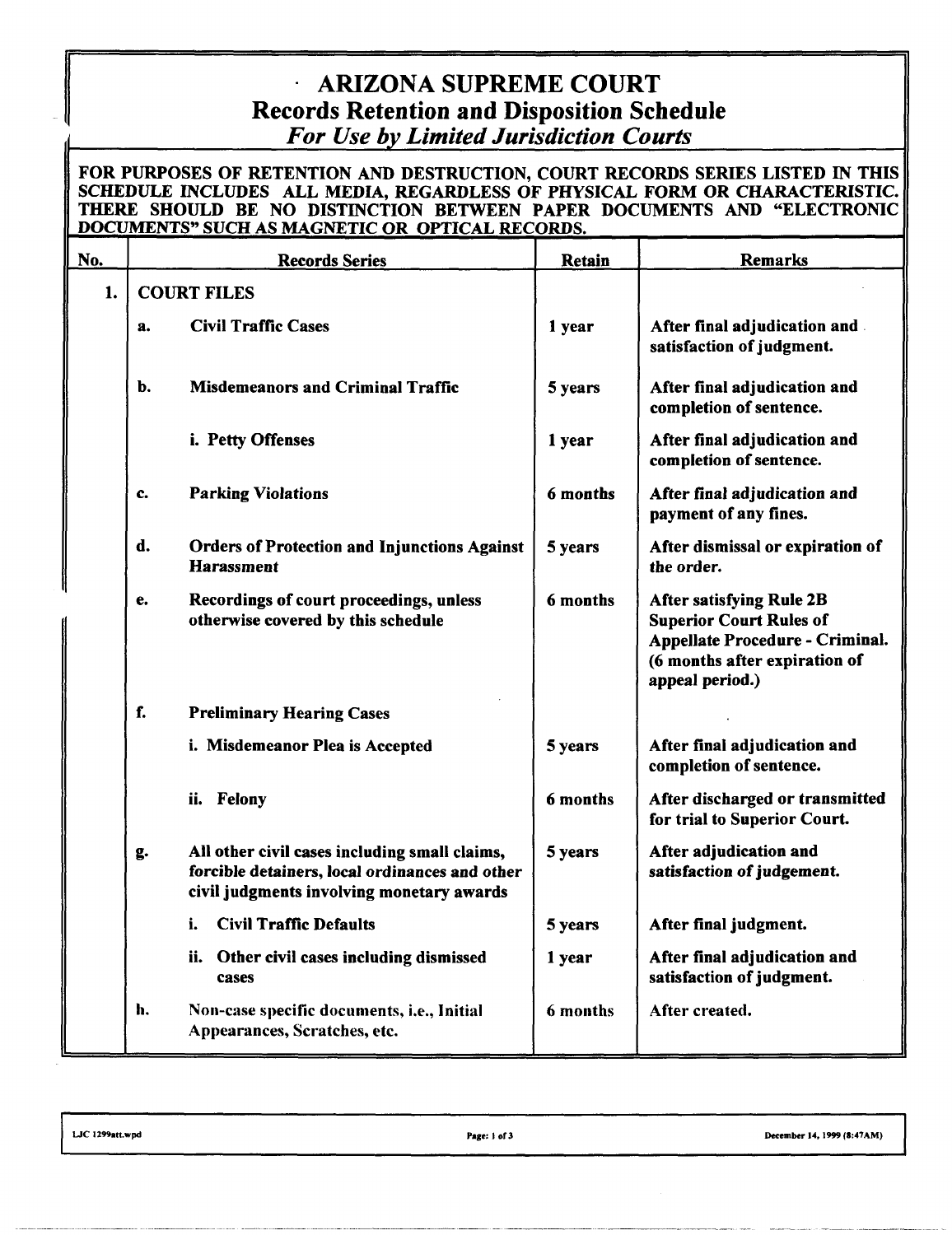## ARIZONA SUPREME COURT Records Retention and Disposition Schedule *For Use by Limited Jurisdiction Courts*

|     | <b>For Use by Limited Jurisdiction Courts</b> |                                                                                                                                                                                                |                            |                                                                                                                                                                  |  |  |  |  |
|-----|-----------------------------------------------|------------------------------------------------------------------------------------------------------------------------------------------------------------------------------------------------|----------------------------|------------------------------------------------------------------------------------------------------------------------------------------------------------------|--|--|--|--|
| No. | <b>Records Series</b>                         |                                                                                                                                                                                                | Retain                     | <b>Remarks</b>                                                                                                                                                   |  |  |  |  |
| 2.  |                                               | <b>ADMINISTRATIVE RECORDS OF THE COURT</b>                                                                                                                                                     |                            |                                                                                                                                                                  |  |  |  |  |
|     | a.                                            | Docket Records, clerk indexes and other<br>records of proceedings, i.e., Dockets, Register<br>of Actions, Case File Indexes or other<br>chronological listings of case events and<br>comments. |                            |                                                                                                                                                                  |  |  |  |  |
|     |                                               | <b>Civil Traffic</b><br>i.                                                                                                                                                                     | 1 year                     | After default or final satisfaction<br>of judgment and sentence.                                                                                                 |  |  |  |  |
|     |                                               | Civil (Non-Traffic)<br>ii.                                                                                                                                                                     | 5 years                    | After final satisfaction of<br>judgment. (Renewal of<br>judgment for individual cases<br>requires continued maintenance<br>of supporting docket<br>information.) |  |  |  |  |
|     |                                               | iii. Criminal                                                                                                                                                                                  | 5 years                    | After payment of fines and<br>satisfaction of sentence.                                                                                                          |  |  |  |  |
|     |                                               | iv. Parking Violations                                                                                                                                                                         | 1 year                     | After final adjudication and<br>payment of fine.                                                                                                                 |  |  |  |  |
|     | b.                                            | <b>Scheduling Calendars and Working Files</b>                                                                                                                                                  |                            | After reference value served.                                                                                                                                    |  |  |  |  |
|     | c.                                            | <b>Physical Evidence Records (Logs)</b>                                                                                                                                                        | 1 year                     | After disposition of evidence.                                                                                                                                   |  |  |  |  |
|     | d.                                            | Probation Reports (if separate from case<br>file), and other non-case specific documents,<br>i.e., Initial Appearances, Scratches, Notices<br>of Appearance, Booking Sheets, etc.              | 30 days                    | After latest report received or<br>sentence satisfied.                                                                                                           |  |  |  |  |
|     | e.                                            | Employee listings, time sheets and payroll<br>sheets. (Non-records. Official copy at<br>city/county finance.)                                                                                  |                            | After reference value served.                                                                                                                                    |  |  |  |  |
|     | f.                                            | <b>COJET Records</b>                                                                                                                                                                           | As<br>required<br>by COJET | Reference 1999 Administrative<br><b>Guidelines for Judicial</b><br><b>Education in Arizona -</b><br><b>Reporting Requirements.</b>                               |  |  |  |  |
|     | g.                                            | <b>General Correspondence</b>                                                                                                                                                                  | 3 years                    | Or after reference value served.                                                                                                                                 |  |  |  |  |
|     | h.                                            | <b>Jury Files</b>                                                                                                                                                                              |                            | Lists generated in accordance<br>with Arizona Revised Statutes,<br>Title 21, Chapters 3 and 4.                                                                   |  |  |  |  |